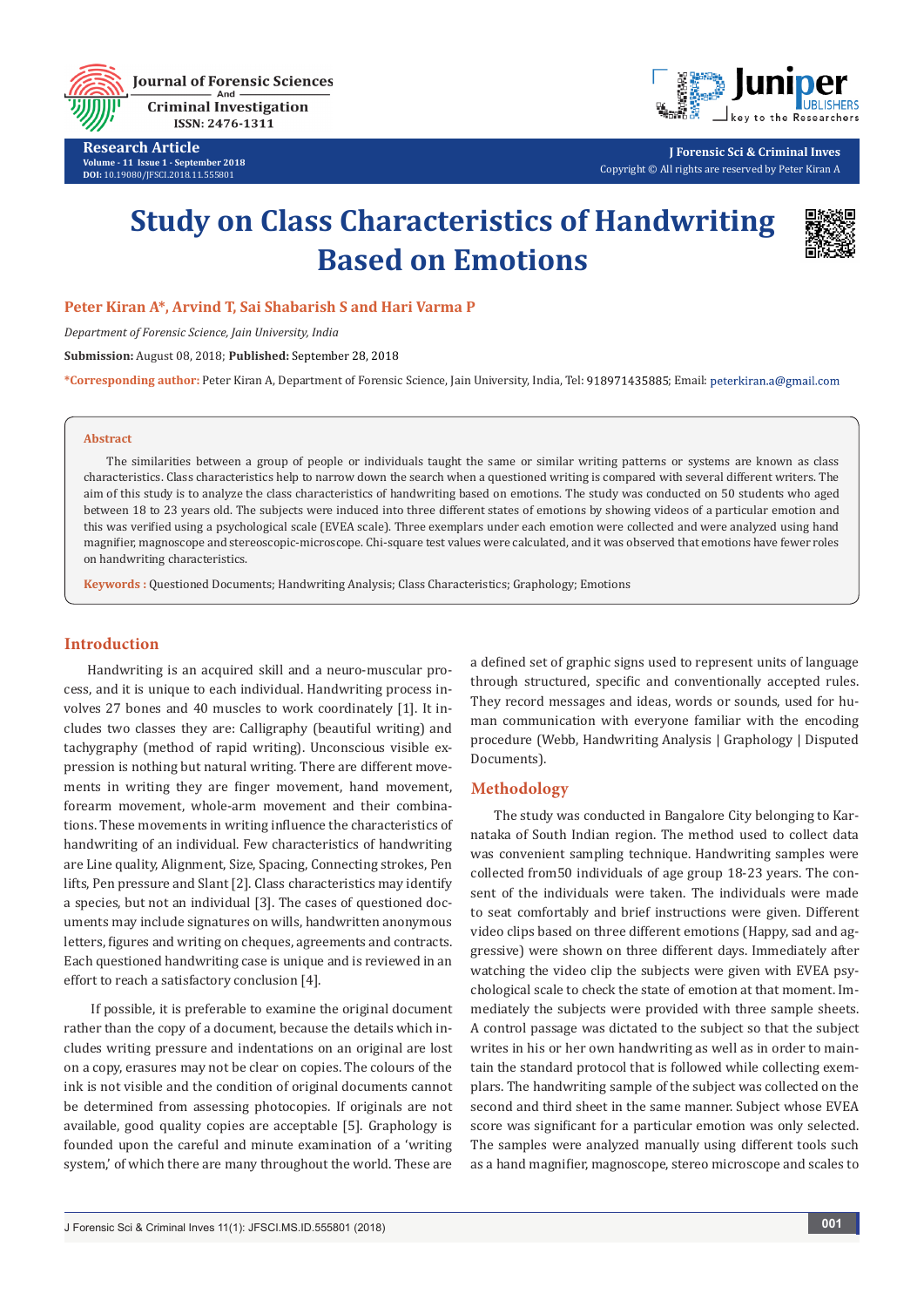check the degree of similarities and dissimilarities in handwriting characteristics between different emotions (happy– sad, happy – aggressive and sad–aggressive).

#### **Result**

## **Chi Square test**

$$
\Sigma_{44} = \frac{50 \times 124}{150} = 41.3 \ \Sigma_{2} = \frac{50 \times 10}{150} = 3.3 \ \Sigma_{4} = \frac{50 \times 16}{150} = 5.3
$$
\n
$$
\Sigma_{38} = \frac{50 \times 124}{150} = 41.3 \ \Sigma_{5} = \frac{50 \times 10}{150} = 3.3 \ \Sigma_{7} = \frac{50 \times 10}{150} = 5.3
$$
\n
$$
\Sigma_{42} = \frac{50 \times 124}{150} = 41.3 \ \Sigma_{3} = \frac{50 \times 10}{150} = 3.3 \ \Sigma_{5} = \frac{50 \times 10}{150} = 3.3
$$

DF  $(5%) = 9.488$ 

**Table 1:** Representing the chi square value for Line quality.

| <b>Emotion</b> | <b>Smooth</b> | <b>Shaky</b> | <b>Juvenile</b> | Row total |
|----------------|---------------|--------------|-----------------|-----------|
| Happy          | 44            |              |                 | 50        |
| Sad            | 38            |              |                 | 50        |
| Aggressive     | 42            |              |                 | 50        |
| Column total   | 124           | 10           | 16              | 150       |

| $\bf{0}$ | E    | $O-E$  | $(O-E)^2/E$ |
|----------|------|--------|-------------|
| 44       | 41.3 | 2.7    | 0.17        |
| 2        | 3.3  | $-1.3$ | 0.51        |
| 4        | 5.3  | $-1.3$ | 0.31        |
| 38       | 41.3 | $-3.3$ | 0.26        |
| 5        | 3.3  | 1.7    | 0.87        |
| 7        | 5.3  | 1.7    | 0.54        |
| 42       | 41.3 | 0.7    | 0.01        |
| 3        | 3.3  | $-0.3$ | 0.02        |
| 5        | 5.3  | $-0.3$ | 0.01        |
|          |      |        | $X2 = 2.7$  |

The chi square for the line quality is 2.7 (Table 1). and the DF (Degree of freedom) value is 9.4888. The DF value is more than the  $X^2$  value which means there are no changes in the line quality character of hand writing.

$$
\Sigma_{24} = \frac{50 \times 72}{150} = 24 \Sigma_{9} = \frac{50 \times 27}{150} = 9 \Sigma_{9} = \frac{50 \times 14}{150} = 4.6
$$
  

$$
\Sigma_{23} = \frac{50 \times 72}{150} = 24 \Sigma_{11} = \frac{50 \times 27}{150} = 9 \Sigma_{5} = \frac{50 \times 14}{150} = 4.6
$$
  

$$
\Sigma_{25} = \frac{50 \times 72}{150} = 24 \Sigma_{7} = \frac{50 \times 27}{150} = 9 \Sigma_{0} = \frac{50 \times 14}{150} = 4.6
$$
  

$$
\Sigma_{8} = \frac{50 \times 86}{150} = 12 \Sigma_{0} = \frac{50 \times 1}{150} = 0.33 \Sigma_{0} = \frac{50 \times 0}{150} = 0
$$
  

$$
\Sigma_{8} = \frac{50 \times 86}{150} = 12 \Sigma_{1} = \frac{50 \times 1}{150} = 0.33 \Sigma_{0} = \frac{50 \times 0}{150} = 0
$$
  

$$
\Sigma_{8} = \frac{50 \times 86}{150} = 12 \Sigma_{0} = \frac{50 \times 1}{150} = 0.33 \Sigma_{0} = \frac{50 \times 0}{150} = 0
$$

 $DF(5%) = 18.31$ 

The chi square for the line quality is 16.44 (Table 2). and the DF (Degree of freedom) value is 18.31. The DF value is more than the  $X^2$  value which means there are no changes in the Alignment character of hand writing (Table 3).

$$
\Sigma_{28} = \frac{50 \times 84}{150} = 28 \Sigma_{12} = \frac{50 \times 37}{150} = 12.3 \Sigma_{10} = \frac{50 \times 29}{150} = 9.6
$$
  

$$
\Sigma_{28} = \frac{50 \times 84}{150} = 28 \Sigma_{14} = \frac{50 \times 37}{150} = 12.3 \Sigma_{8} = \frac{50 \times 29}{150} = 9.6
$$
  

$$
\Sigma_{28} = \frac{50 \times 84}{150} = 28 \Sigma_{11} = \frac{50 \times 37}{150} = 12.3 \Sigma_{11} = \frac{50 \times 29}{150} = 9.6
$$
  

$$
\Sigma_{5} = \frac{50 \times 17}{150} = 5.6 \Sigma_{10} = \frac{50 \times 27}{150} = 8 \Sigma_{35} = \frac{50 \times 109}{150} = 36.3
$$
  

$$
\Sigma_{6} = \frac{50 \times 17}{150} = 5.6 \Sigma_{8} = \frac{50 \times 27}{150} = 8 \Sigma_{36} = \frac{50 \times 109}{150} = 36.3
$$
  

$$
\Sigma_{6} = \frac{50 \times 17}{150} = 5.6 \Sigma_{6} = \frac{50 \times 27}{150} = 8 \Sigma_{38} = \frac{50 \times 109}{150} = 36.3
$$
  
DF (5%) = 9.49

**Table 2:** Representing the chi square value for Line quality.

| Emot-<br>ion    | Up-<br>hill | Dow-<br>nhill | Horizo-<br>ntal | Irregu-<br>lar | Garl-<br>and | <b>Arch</b> | <b>Row</b><br>total |
|-----------------|-------------|---------------|-----------------|----------------|--------------|-------------|---------------------|
| Happy           | 24          | 9             | 9               | 8              | $\Omega$     | $\theta$    | 50                  |
| Sad             | 23          | 11            | 5               | 10             | 1            | $\theta$    | 50                  |
| Aggres-<br>sive | 25          | 7             | $\theta$        | 18             | $\mathbf{0}$ | $\theta$    | 50                  |
| Column<br>total | 72          | 27            | 14              | 36             | 1            | $\theta$    | 150                 |

| $\mathbf{O}$     | E                | $O-E$            | $(O-E)^2 / E$    |
|------------------|------------------|------------------|------------------|
| 24               | 24               | $\boldsymbol{0}$ | $\boldsymbol{0}$ |
| 9                | 9                | $\boldsymbol{0}$ | $\boldsymbol{0}$ |
| 9                | 4.6              | 4.4              | 4.2              |
| 8                | 12               | $^{\rm -4}$      | 1.3              |
| $\boldsymbol{0}$ | 0.33             | $-0.33$          | 0.33             |
| $\boldsymbol{0}$ | $\boldsymbol{0}$ | $\boldsymbol{0}$ | $\boldsymbol{0}$ |
| 23               | 24               | $^{\rm -1}$      | 0.05             |
| 11               | 9                | $\sqrt{2}$       | 0.44             |
| 5                | 4.6              | 0.4              | 0.03             |
| $10\,$           | 12               | $-2$             | 0.33             |
| $\mathbf{1}$     | 0.33             | 0.67             | 1.36             |
| $\boldsymbol{0}$ | $\boldsymbol{0}$ | $\boldsymbol{0}$ | $\boldsymbol{0}$ |
| 25               | 24               | $\mathbf{1}$     | $0.04\,$         |
| $\overline{7}$   | 9                | $-2$             | 0.44             |
| $\boldsymbol{0}$ | 4.6              | $-4.6$           | 4.6              |
| $18\,$           | 12               | 6                | 3                |
| $\boldsymbol{0}$ | 0.33             | $-0.33$          | 0.33             |
| $\boldsymbol{0}$ | $\boldsymbol{0}$ | $\boldsymbol{0}$ | $\boldsymbol{0}$ |
|                  |                  |                  | $X^2 = 16.44$    |

The chi square for the line quality is 1.212 (Table 4). and the DF (Degree of freedom) value is 9.49 The DF value is more than the  $X^2$  value which means there are no changes in the size character of hand writing.

$$
\Sigma_{17} = \frac{50 \times 32}{150} = 10.6 \ \Sigma_{33} = \frac{50 \times 118}{150} = 39.3
$$
\n
$$
\Sigma_{10} = \frac{50 \times 32}{150} = 10.6 \ \Sigma_{40} = \frac{50 \times 118}{150} = 39.3
$$
\n
$$
\Sigma_{5} = \frac{50 \times 32}{150} = 10.6 \ \Sigma_{45} = \frac{50 \times 118}{150} = 39.3
$$
\nDF (5%) = 5.99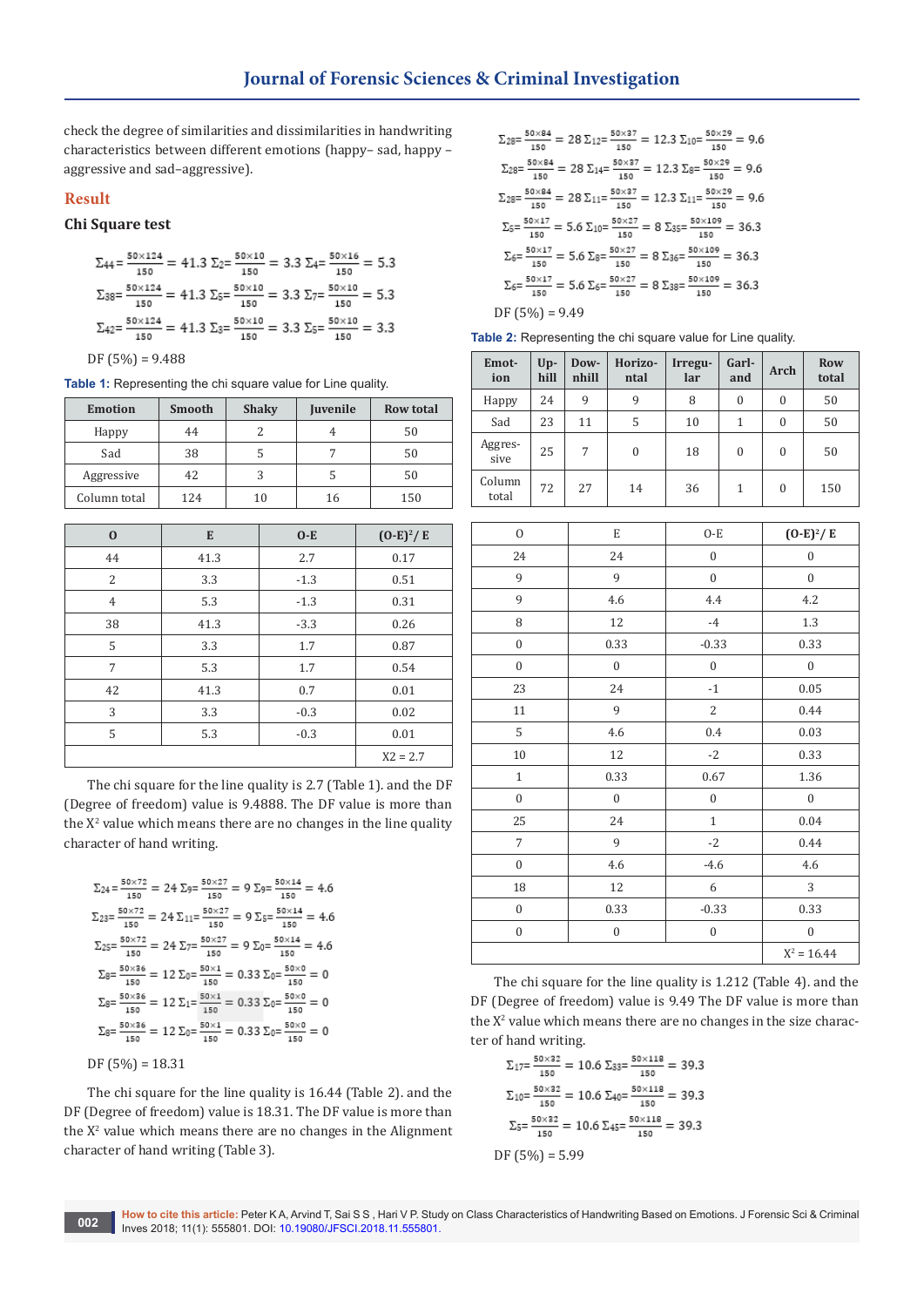# **Journal of Forensic Sciences & Criminal Investigation**

| <b>Emotions</b> | <b>Moderate</b> | <b>High</b> | Light | <b>Row total</b> |
|-----------------|-----------------|-------------|-------|------------------|
| Happy           | 28              | 12          | 10    | 50               |
| Sad             | 28              | 14          | 8     | 50               |
| Aggressive      | 28              | 11          | 11    | 50               |
| Column total    | 84              | 37          | 29    | 150              |
|                 |                 |             |       |                  |

#### **Table 3:** Representing the Chi square value for pen pressure.

| $\bf{0}$    | E    | $O-E$    | $(O-E)^2/E$ |  |  |
|-------------|------|----------|-------------|--|--|
| 28          | 28   | $\theta$ | $\Omega$    |  |  |
| 12          | 12.3 | $-0.3$   | 0.007       |  |  |
| 10          | 9.6  | 0.4      | 0.01        |  |  |
| 28          | 28   | $\theta$ | $\Omega$    |  |  |
| 14          | 12.3 | 1.7      | 0.23        |  |  |
| 8           | 9.6  | $-1.6$   | 0.26        |  |  |
| 28          | 28   | $\theta$ | $\theta$    |  |  |
| 11          | 12.3 | $-1.3$   | 0.13        |  |  |
| 11          | 9.6  | 1.4      | 0.20        |  |  |
| $X^2 = 0.9$ |      |          |             |  |  |

**Table 4**: representing the Chi square value for size.

| <b>Emotions</b> | <b>Moderate</b> | High | Light | <b>Row total</b> |
|-----------------|-----------------|------|-------|------------------|
| Happy           |                 | 10   | 35    | 50               |
| Sad             |                 | 8    | 36    | 50               |
| Aggressive      |                 | h    | 38    | 50               |
| Column total    | 17              | 24   | 109   | 150              |

| $\bf{0}$ | E             | $0-E$        | E                |  |  |  |
|----------|---------------|--------------|------------------|--|--|--|
| 5        | 5.6           | $-0.6$       | 0.06             |  |  |  |
| 10       | 8             | 2            | 0.5              |  |  |  |
| 35       | 36.3          | $-1.3$       | 0.04             |  |  |  |
| 6        | 5.6           | 0.4          | 0.02             |  |  |  |
| 8        | 8             | $\mathbf{0}$ | $\boldsymbol{0}$ |  |  |  |
| 36       | 36.3          | $-0.3$       | 0.002            |  |  |  |
| 6        | 5.6           | 0.4          | 0.02             |  |  |  |
| 6        | 8             | $-2$         | 0.5              |  |  |  |
| 38       | 36.3          | 1.7          | 0.07             |  |  |  |
|          | $X^2 = 1.212$ |              |                  |  |  |  |

The chi square for the line quality is 8.61 (Table 5). and the DF (Degree of freedom) value is 5.99 The DF value is less than the  $X^2$ value which means there are changes in the spacing character of hand writing.

$$
\Sigma_{17} = \frac{50 \times 45}{150} = 15 \Sigma_{13} = \frac{50 \times 31}{150} = 10.3 \Sigma_{6} = \frac{50 \times 18}{150} = 6
$$
  

$$
\Sigma_{17} = \frac{50 \times 45}{150} = 15 \Sigma_{11} = \frac{50 \times 31}{150} = 10.33 \Sigma_{6} = \frac{50 \times 18}{150} = 6
$$
  

$$
\Sigma_{11} = \frac{50 \times 45}{150} = 15 \Sigma_{7} = \frac{50 \times 31}{150} = 10.33 \Sigma_{6} = \frac{50 \times 18}{150} = 6
$$
  

$$
\Sigma_{14} = \frac{50 \times 56}{150} = 18.6
$$
  

$$
\Sigma_{16} = \frac{50 \times 56}{150} = 18.6
$$
  

$$
\Sigma_{26} = \frac{50 \times 56}{150} = 18.6
$$

DF (5%) =12.59

**Table 5**: Representing the Chi square value for spacing.

| <b>Emotion</b> | Even | <b>Uneven</b> | <b>Row total</b> |
|----------------|------|---------------|------------------|
| Happy          | 17   | 33            | 50               |
| Sad            | 10   | 40            | 50               |
| Aggressive     | 5    | 45            | 50               |
| Column total   | 32   | 118           | 150              |
|                |      |               |                  |
| $\bf{0}$       | E    | $O-E$         | E                |
| 17             | 10.6 | 6.4           | 3.8              |
| 33             | 39.3 | 6.3           | $\mathbf{1}$     |
| 10             | 10.6 | $-0.6$        | 0.03             |
| 40             | 39.3 | 0.7           | 0.01             |
| 5              | 10.6 | $-5.6$        | 2.95             |

**Table 6**: Representing the Chi square value for slant.

| <b>Emotion</b> | Left | Right | <b>Vertical</b> | <b>Varied</b> | Row total |
|----------------|------|-------|-----------------|---------------|-----------|
| Happy          | 17   | 13    | h               | 14            | 50        |
| Sad            | 17   | 11    | 6               | 16            | 50        |
| Aggressive     | 11   |       | 6               | 26            | 50        |
| Column total   | 45   | 31    | 18              | 56            | 150       |

45 39.3 5.7 0.82  $X^2 = 8.61$ 

| $\bf{0}$       | E            | $0-E$            | E            |  |  |  |
|----------------|--------------|------------------|--------------|--|--|--|
| 17             | 15           | $\overline{2}$   | 0.26         |  |  |  |
| 13             | 10.33        | 2.67             | 0.69         |  |  |  |
| 6              | 6            | $\boldsymbol{0}$ | $\mathbf{0}$ |  |  |  |
| 14             | 18.6         | $-4.6$           | 1.13         |  |  |  |
| 17             | 15           | 2                | 0.26         |  |  |  |
| 11             | 10.33        | 0.67             | 0.04         |  |  |  |
| 6              | 6            | $\mathbf{0}$     | $\mathbf{0}$ |  |  |  |
| 16             | 18.6         | $-2.6$           | 0.36         |  |  |  |
| 11             | 15           | $-4$             | 1.06         |  |  |  |
| $\overline{7}$ | 10.33        | $-3.33$          | 1.07         |  |  |  |
| 6              | 6            | $\mathbf{0}$     | $\mathbf{0}$ |  |  |  |
| 26             | 18.6         | 7.4              | 2.94         |  |  |  |
|                | $X^2 = 7.81$ |                  |              |  |  |  |

The chi square for the line quality is 7.81 (Table 6). and the DF (Degree of freedom) value is 12.59 The DF value is more than the X2 value which means there are no changes in the slant character of hand writing.

$$
\Sigma_{1} = \frac{50 \times 3}{150} = 1 \Sigma_{49} = \frac{50 \times 147}{150} = 49
$$
  

$$
\Sigma_{1} = \frac{50 \times 3}{150} = 1 \Sigma_{49} = \frac{50 \times 147}{150} = 49
$$
  

$$
\Sigma_{1} = \frac{50 \times 3}{150} = 1 \Sigma_{49} = \frac{50 \times 147}{150} = 49
$$
  
DF (5%) = 5.99